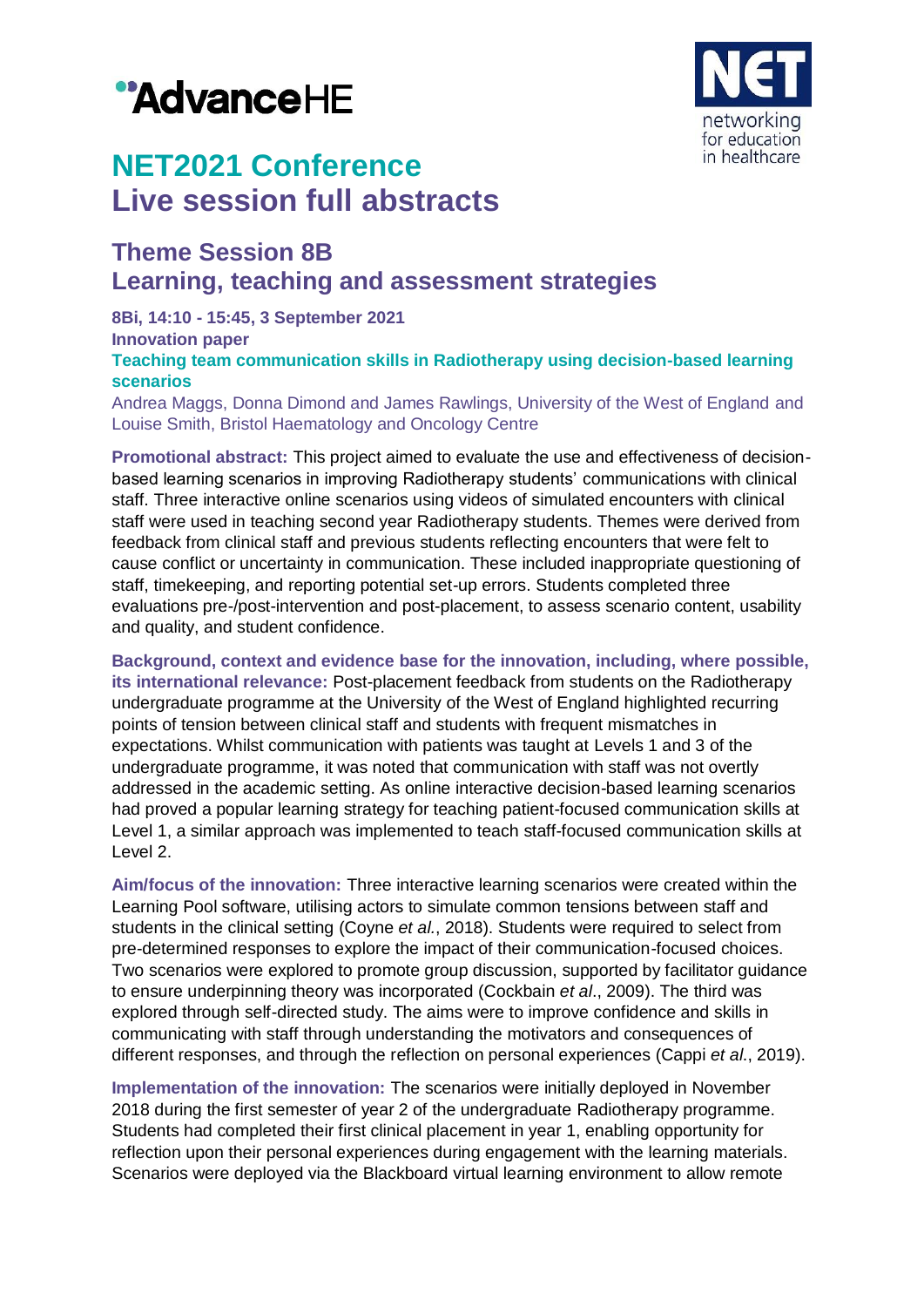access. Students were encouraged to explore multiple pathways through the scenarios. The timing of the intervention allowed application of acquired knowledge and understanding during subsequent placements.

**Methods used to assess the innovation:** Three paper-based questionnaires were used to evaluate student perceptions and personal confidence levels, providing rationales for their confidence scores. Respondents were also invited to rate the appropriateness of the content and the quality and usability of the scenarios. Questionnaires were deployed before the intervention, between exposure to the scenarios and the year 2 placement, and after the year 2 placement.

**Key findings:** 11 (50%) of the cohort completed all 3 questionnaires. Results demonstrated a rise in mean confidence levels from 6.8/10 pre-intervention to 7.4/10 post-intervention, with none reporting decreased confidence.

9 felt scenarios were appropriate to clinical practice. During the subsequent placement 3 respondents experienced strained communication with staff, but none felt the examples in the scenarios were relevant to their specific situations.

8 felt the intervention should be delivered before first placement.

All respondents rated the scenario quality as good or acceptable and the usability as either excellent, good or acceptable. 9 felt the content was appropriate while 2 were unsure.

**Three key points to indicate how your work contributes to knowledge development within the selected theme:**

- 1. This project offers learners the opportunity to link theory to practice through simulated interaction with clinical staff within authentic scenarios designed to be transferrable to other healthcare professions.
- 2. The results of this project support the view that the use of blended learning is effective in increasing student confidence in communication skills.
- 3. The results of this project demonstrate that interactive decision based e-learning is well received by learners.

#### **References:**

Cappi, V., Artioli, G., Ninfa, E., Ferrari, S., Guarnieri, M.C., Martucci, G. & Sarli, L.(2019) 'The use of blended learning to improve health professionals' communication skills: a literature review.' *Acta Biomed*. 2019; 90(4-S):17–24. DOI:10.23750/abm.v90i4-S.8330

Cockbain, M.M., Blyth, C.M., Bovill, C. and Morss, K. (2009) 'Adopting a blended approach to learning: Experiences from Radiography at Queen Margaret University, Edinburgh.' *Radiography*. 15(3), 242-246.

Coyne, E., Frommolt, V., Rands, H., Kain, V. and Mitchell, M. (2018) 'Simulation videos presented in a blended learning platform to improve Australian nursing students' knowledge of family assessment.' *Nurse Education Today*, 66, 96-102.

**Keywords:** Blended Learning, Communication Skills, Decision-based Learning, Simulated Video, Radiotherapy.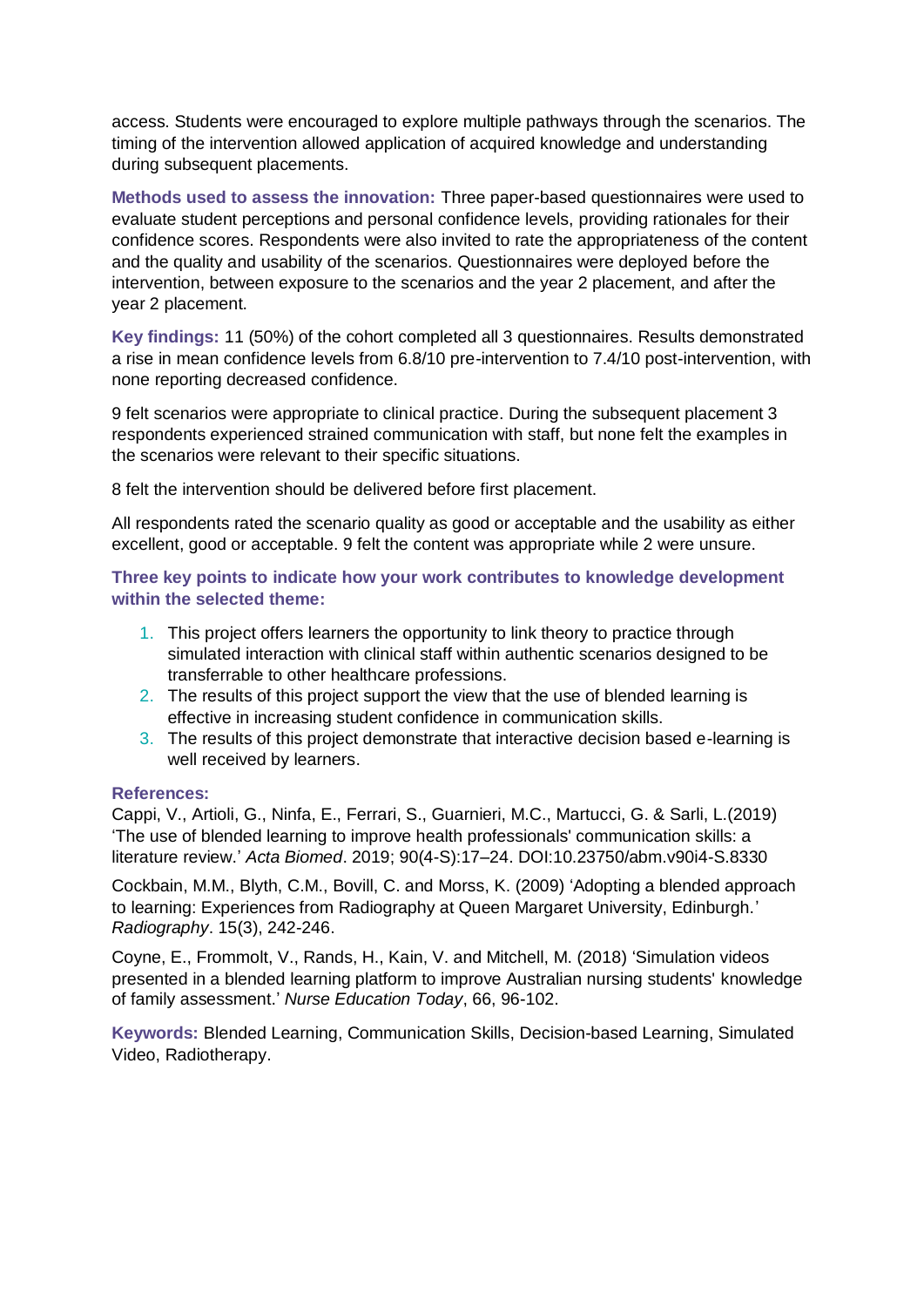#### **8Bii, 14:10 - 15:45, 3 September 2021 Innovation paper Enhancing engagement outwith the classroom: Using videos within Snapchat as a tutorial tool**

Suzanne Faulkner, University of Strathclyde

**Promotional abstract:** Research has shown that students are better able to apply medical techniques accurately when classroom learning is supplemented with video. Teaching fellows in Prosthetics and Orthotics at the University of Strathclyde recorded several short videos demonstrating various patient assessment techniques. Each of these videos were uploaded to a Padlet. The Padlet was then uploaded to the VLE in addition to the class Snapchat group, an established tutorial tool in the degree programme. Meeting the students where they are, in this case Snapchat, means that students can access this valuable learning resource 'on the go'. This has led to increased accuracy and efficiency when students are undertaking patient assessment sessions and can be replicated in other disciplines.

**Background, context and evidence base for the innovation, including, where possible, its international relevance:** The use of videos for training and education in Medicine and the professions allied with medicine, is not new. The benefits of adding auditory and visual enhancement to aid with recall and efficiency are well documented. However, there is a dearth of literature with regards to the use of video as a teaching aid in Prosthetics and Orthotics with most of the literature referring to its use in Nursing and Medicine. With the development of cameras in smart devices, it has never been easier to record and share video content, in this case specifically patient assessment techniques, with others.

**Aim/focus of the innovation:** This innovation was borne out of frustration that when students were observing patient assessment techniques, demonstrated by teaching staff on a student patient, students would be busy taking notes. Subsequently missing segments of the demonstration. Inevitably this meant when students came to participate in patient assessment sessions, they were apprehensive and underprepared. The aim of the innovation was to provide students with easy-to-access videos in one location demonstrating patient assessment techniques that they could access anytime to facilitate learning outwith the classroom and learning 'on the go'.

**Implementation of the innovation:** Several videos, no longer than 2 mins in duration, were recorded on the tutors' smart phone and uploaded onto a Padlet (essentially an electronic whiteboard), with each of the videos saved with the name of the specific test being undertaken. This Padlet was then uploaded to the Snapchat tutorial group already established with this class. Students often do not engage with the University VLE, preferring to access content from their smart devices with just one click. It is for this reason the Padlet was added to the Snapchat group, a platform widely used by students and accessed several times daily.

**Methods used to assess the innovation:** Triangulation of data was undertaken to assess the students' perception of the innovative use of videos demonstrating patient assessment techniques collated on a Padlet, uploaded to the class Snapchat group. The various methods used to capture data were end-of-module evaluations, a Qualtrics questionnaire and output from small focus groups.

**Key findings:** As a result of the instructional videos students are more prepared for clinical sessions, and as such approached these sessions with more confidence. On the whole this has led to students performing these patient assessment techniques with more accuracy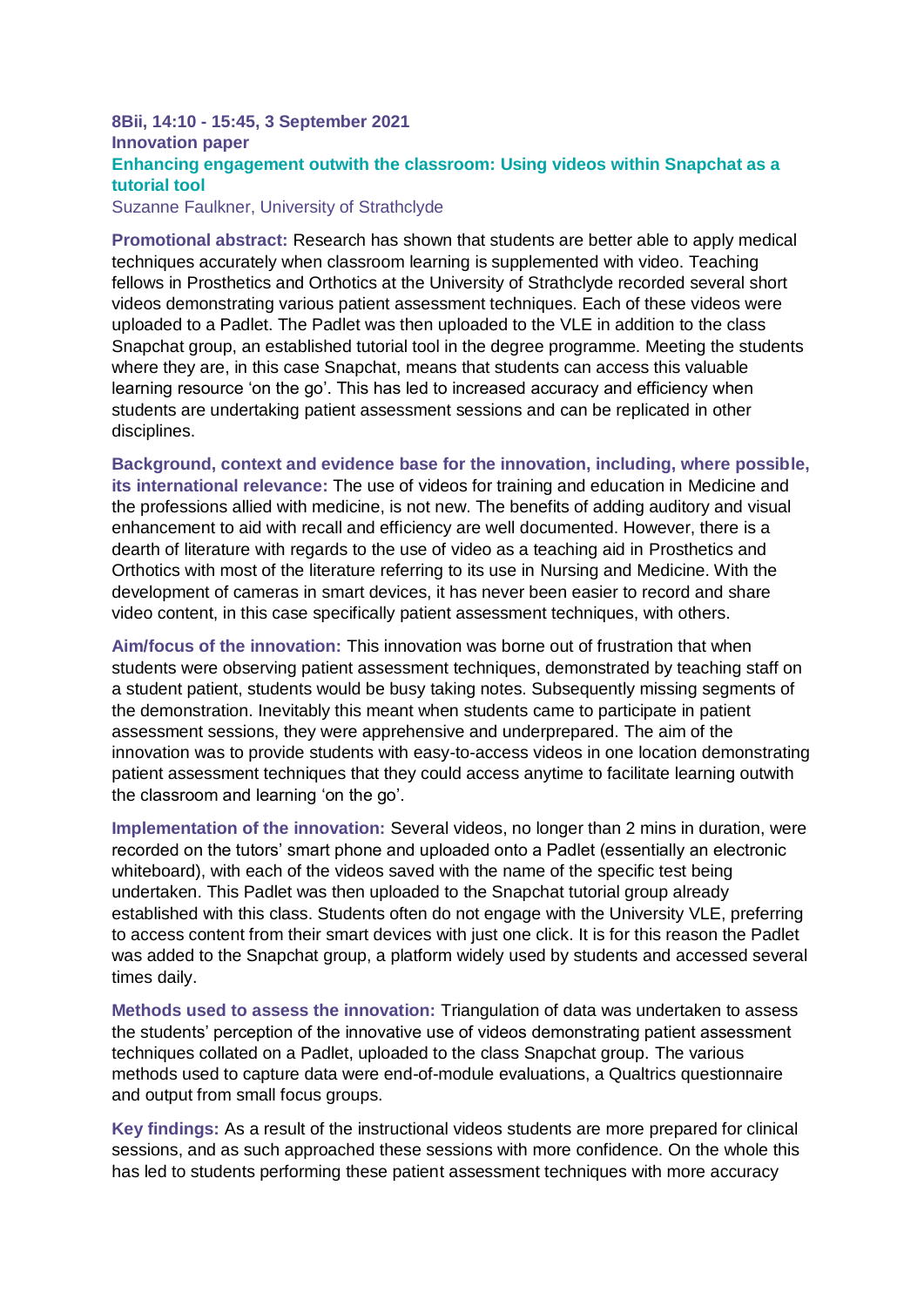meaning input from the teaching staff is to fine tune the way these tests are conducted rather than starting from scratch. The students are also better placed to help each other out through peer support having access to the patient assessment videos. Meeting the students 'where they are' has led to several learning opportunities that otherwise would not have taken place.

**Three key points to indicate how your work contributes to knowledge development within the selected theme:**

- As a result of the instructional videos students are more prepared for clinical sessions, and as such approach these sessions with more confidence.
- On the whole this has led to students performing these patient assessment techniques with more accuracy meaning input from the teaching staff is to fine tune the way these tests are conducted rather than starting from scratch.
- The students are also better placed to help each other out through peer support having access to the patient assessment videos.
- Meeting the students 'where they are' has led to several learning opportunities that otherwise would not have taken place.

#### **References:**

Greenhow, C. & Lewin, C. (2016). 'Social media and education reconceptualising the boundaries of formal and informal learning.' *Learning Media and Technology,* 41(1): 6-30.

**Keywords:** Snapchat, Padlet, Patient Assessment, Video.

#### **8Biii, 14:10 - 15:45, 3 September 2021**

#### **Innovation paper**

**Providing online support for internationally educated nurses to transition to practice** Dr Patricia Bradley, York University

**Promotional abstract:** A consortium of four university Nursing professors developed an online program of study that integrated learner supports for Internationally Educated Nurses (IENs). The Consortium hired tutors to improve IENs' English language and communication skills, develop their individual learning plans, discuss strategies for academic success, and help them gain an understanding of the Canadian healthcare culture. This presentation will provide an approach to the use of tutors to support online programs that can meet individual student learner needs and improve learner outcomes. Best practices and lessons learned will be shared.

**Background, context and evidence base for the innovation, including, where possible, its international relevance:** Since 2013, the provincial nursing regulatory body has advised thousands of internationally educated nurses (IENs) who have been assessed that they must address their competency gaps through Baccalaureate-level education if they wish to bridge to the Registered Nurse category. Without this education, IENs cannot bring their knowledge, skills and abilities to the Ontario healthcare system, nor could they integrate into their profession. In order to respond responsibly to IENs' heterogeneous learning needs and transition them successfully to licensure and practice, four universities in Ontario came together as a consortium to develop and deliver a competency-bridging program of study.

#### **Aim/focus of the innovation:**

 To implement a program of study that enables Internationally Educated Nurses to successfully transition into the workplace.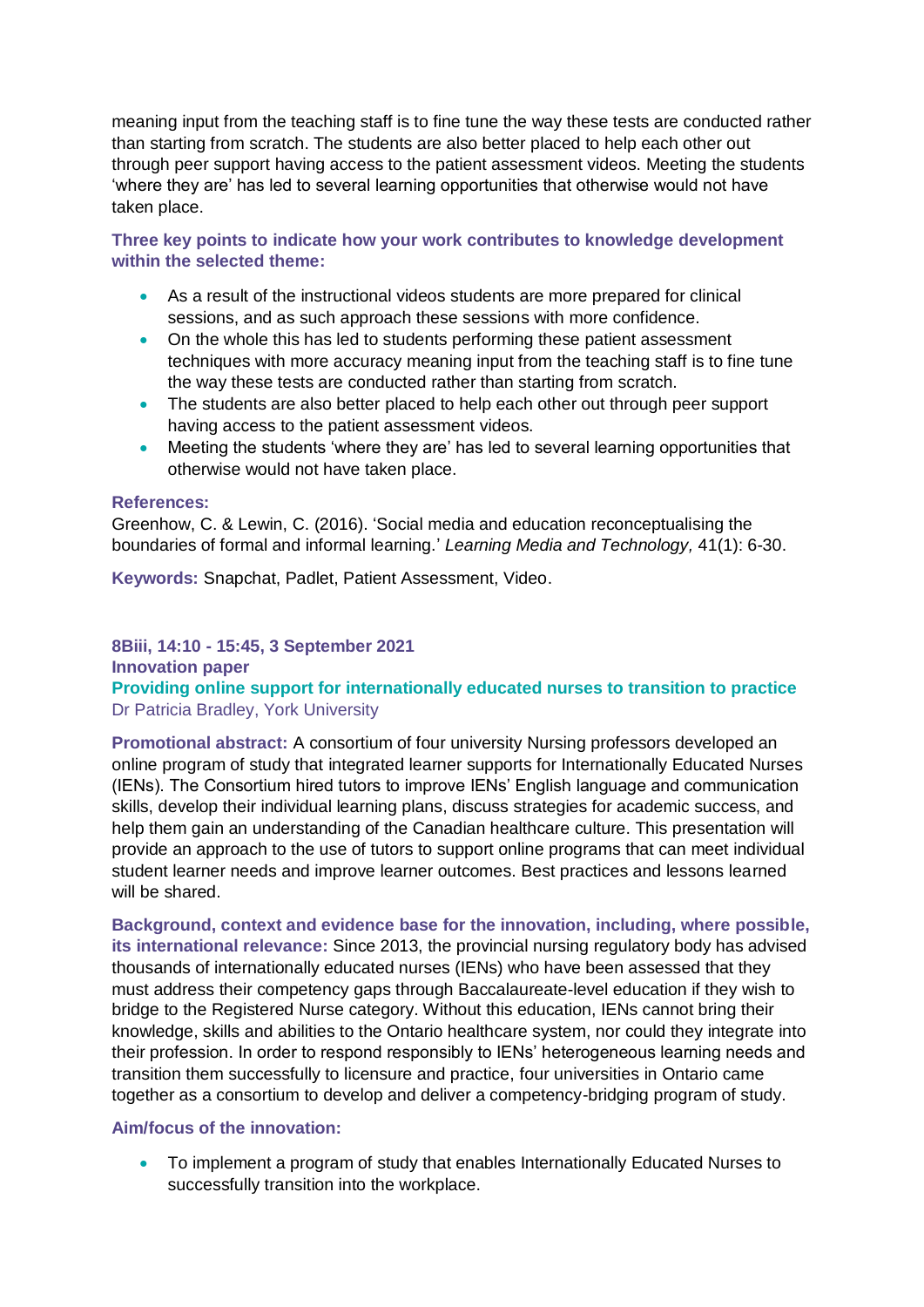- To create an inclusive, active, and responsive online learning environment for diverse learners that supports learning.
- To provide learner-centred supports that address diverse learner needs.
- To provide instructor support and development when teaching diverse students.

**Implementation of the innovation:** This innovation focused on best practices for creating programs that are culturally inclusive and responsive to learning needs of students. Best practices included: online scaffolding to address different learning styles and diversity of the learners; online remediation to create a culturally inclusive and responsive online learning; synchronous and asynchronous learning; robust use of online tools to provide learning opportunities between IENs and Course Instructors; incorporating English as an Additional Language (EAL) supports into the course development process; ongoing online supports (i.e., Tutors, English Language Advisors, and Competency Learning Plan Advisors); and faculty development to deliver curriculum in a meaningful way.

**Methods used to assess the innovation:** Evaluation methods included student course surveys, student support surveys, Course Instructor reports, Tutor reports, English Language Advisor reports, and Competency Learning Plan Advisor reports.

**Key findings:** Online courses increased access and widened participation. Supports such as Tutors, an English Language Advisor, and a Competency Learning Plan Advisor improved student retention and success but require thoughtful implementation. Creating an inclusive learning environment requires knowledgeable faculty, English as an additional language expertise built into the course development process, and pedagogical principles that are responsive to the needs of learners are instrumental to successful learning.

**Three key points to indicate how your work contributes to knowledge development within the selected theme:**

- Our work demonstrates that online courses are able to widen participation of students across Ontario.
- The use of supports such as Tutors, English Language Advisors, and Competency Learning Plan Advisors are able to improve student retention and success.
- Faculty need support when teaching diverse learners so that they able to create an inclusive learning environment.

**Keywords:** Responsive, Teaching-Learning, Developing Courses for Diverse Learners.

#### **8Biv, 14:10 - 15:45, 3 September 2021 Research paper An evaluation of the impact on the student teaching and learning experience of simultaneous delivery of a healthcare CPD module using a hybrid online model** Dr Venetia Brown and Cariona Flaherty, Middlesex University

**Promotional abstract:** This study reports on the student experience of participating in a Healthcare CPD module offered in simultaneous dual delivery (hybrid) mode using nominal group technique. Four themes emerged from analysis of the data on the advantages of faceto-face (F2F) and online simultaneous delivery and further themes emerged when analysing the data on the disadvantages. Recommendations are based on the fundamental importance of embedding the design and delivery of blended learning within a relevant theoretical framework, which reinforce the positive elements of the hybrid mode whilst offering ways to overcome the limitations.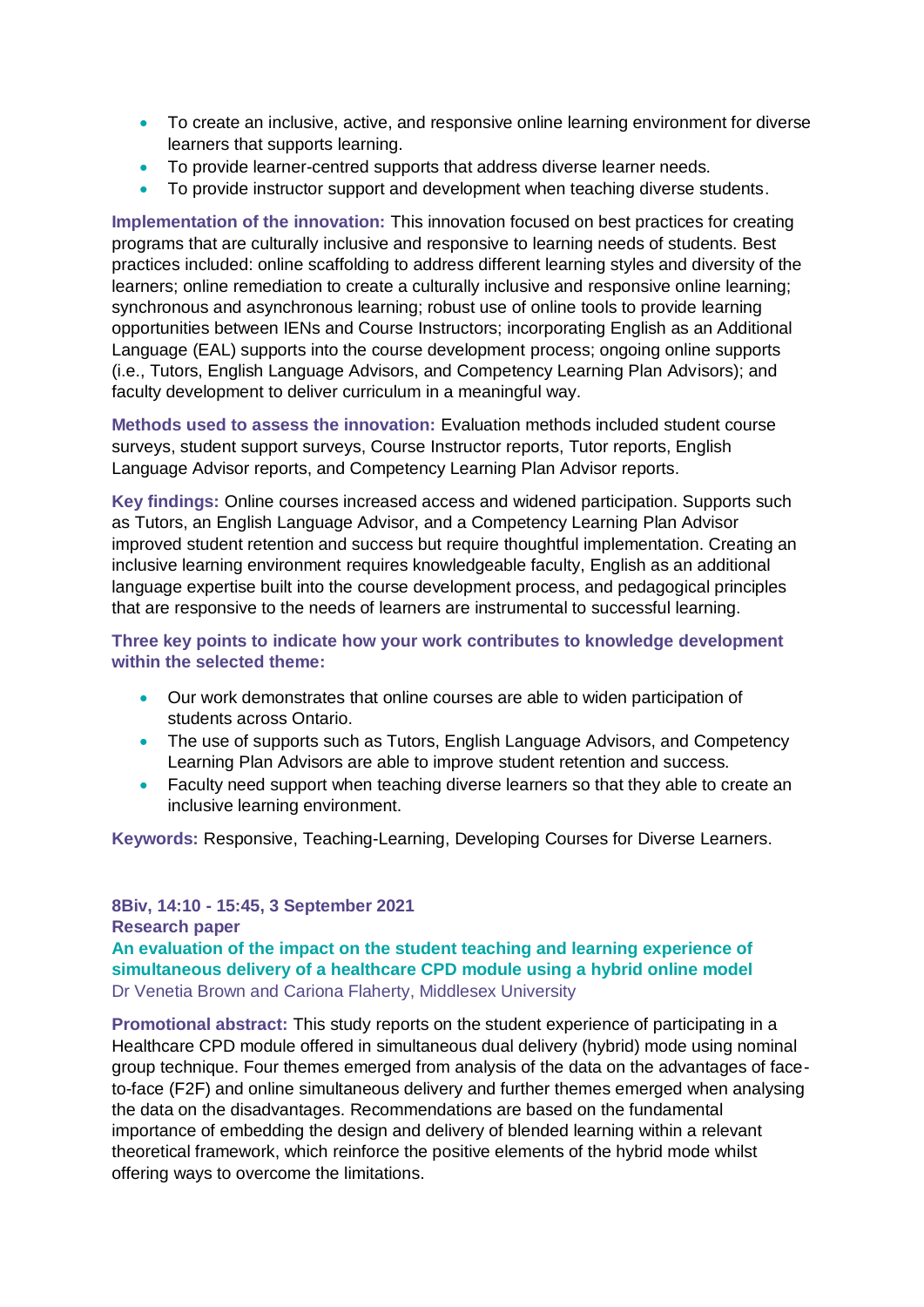**Background, including underpinning literature and, wherever possible, the international relevance of the research:** The healthcare CPD academic team in a metropolitan university recognised the need to review provision to reflect the increasing focus on technology-enhanced learning. Blended learning is generally defined as the combination of face-to-face (F2F) and online learning within which there are different models (Baragash & Al-Samarraie, 2018). It is an area which has seen continuous and rapid development in higher education institutions (Kastner, 2020). Garrison and Kanuka (2004) suggest that blended learning is simultaneously simple and complex reflecting the variety of modes of delivery which include online synchronous or asynchronous modes or a combination. The student experience of the hybrid mode (simultaneous delivery combining F2F and online modes) will be presented.

**Aim(s) and/or research question(s)/research hypothesis(es):** The aim of the study was to explore the student experience of participating in a CPD module offered in simultaneous dual delivery (hybrid) mode: F2F in the classroom and online virtual classroom (VC) including the impact which this method of delivery had on the teaching and learning experience. It was the first time that a healthcare CPD module had been delivered using dual approaches. The experiences and impact of this approach both from the perspective of the VC students and the F2F students was a vital aspect of the evaluation process. The outcome of the study was important in that it could impact on whether this approach could be rolled out to other modules in the healthcare CPD portfolio of provision

**Research methodology/research design, any ethical issues, and methods of data collection and analysis:** The study used qualitative, evaluation methodology with the intention of exploring feelings, attitudes, perceptions and experiences of qualified nurses working in intensive/critical care settings who were enrolled to study a stand-alone CPD critical care module at the University in a dual delivery mode. Nominal Group Technique was used to collect data. This technique is often used in education settings in curriculum evaluation and consists of six stages which according to Lennon, Glasper and Carpenter (2012) can be adapted. The stages used in the study were: silent reflection; round robin; clarification; ranking of statements; collation of marks and ranking and finally focus reflection. Focus group reflections were recorded, transcribed and analysed.

#### **Key findings and recommendations:**

Findings. Four themes emerged from the data analysis of the advantages of simultaneous F2F and VC delivery: personal/financial, increased CPD provision, lecturer-student interaction and innovation. The four themes from data analysis of the disadvantages of F2F and VC modes were: technical, reduced student interaction, lack of lecturer accessibility, lack of lecturer familiarity with online platforms.

Recommendations. In order to address the lecturer-student and student-student interaction challenges an adapted hybrid model is proposed where simultaneous F2F and online delivery is enhanced. At a designated time during each session all learning activities will transfer to online mode for all students. Online breakout rooms could then be used to facilitate student-student interaction and collaboration. Lecturer-student interaction could be enhanced by designing delivery so that small groups of students are taught F2F in class, on a rotational basis to facilitate teacher-student interaction. Lecturers who are new to the online teaching and learning environment may benefit from observing more experienced colleagues operating in a range of online modes. They may also require and benefit from insession support of an experienced colleague or an online learning technician. Experienced online lecturers may also act as mentors and carry out teaching observations in order to offer developmental feedback.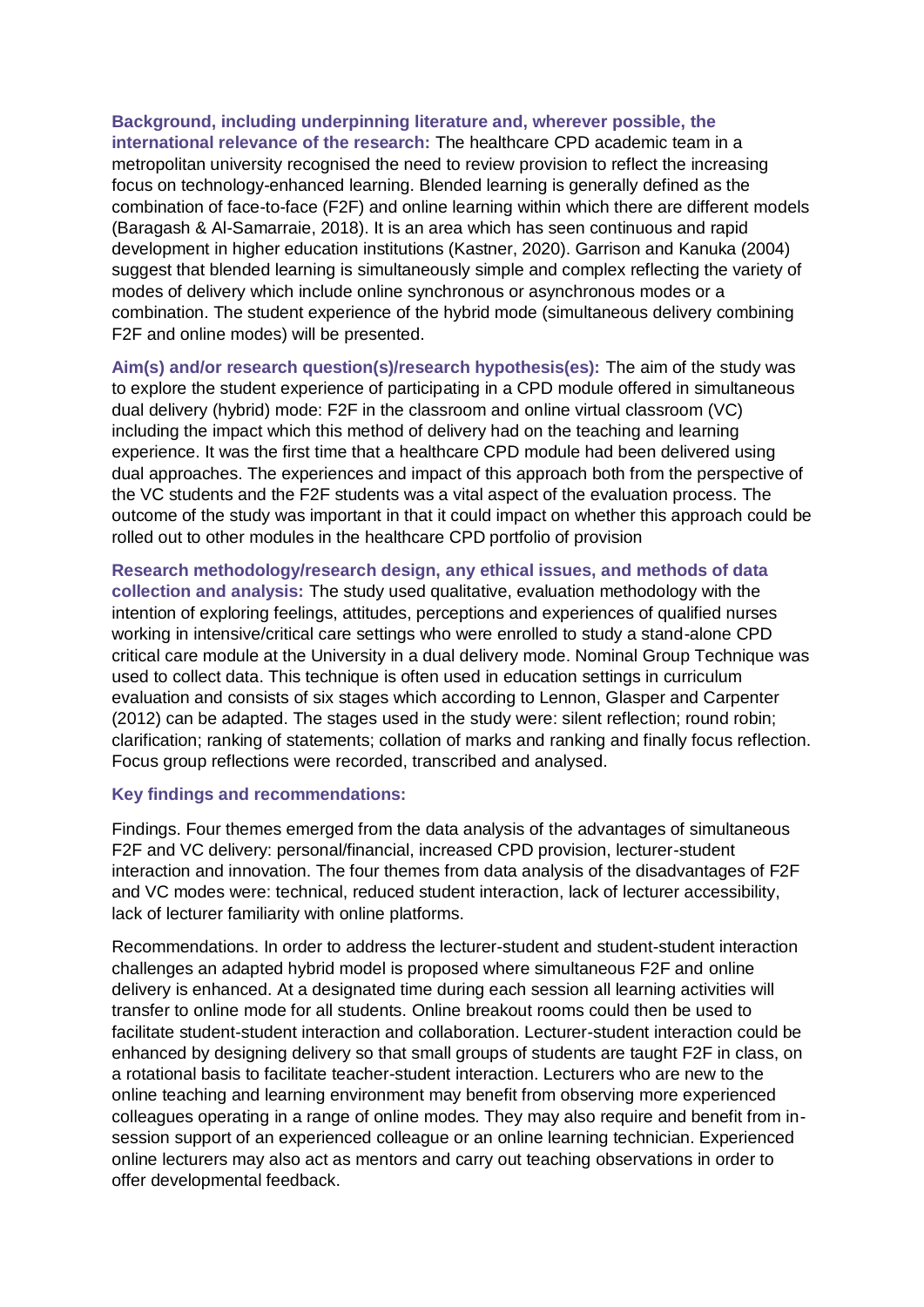**Three key points to indicate how your work contributes to knowledge development within the selected theme:**

- This study has demonstrated that hybrid models of online learning can successfully be adopted for use in the healthcare CPD setting.
- In the context of a post-pandemic world where learning to live with COVID-19 as the norm, implementing an adapted hybrid approach to online learning can facilitate safe delivery in a positive interactive learning environment.
- The study emphasises the importance of embedding online delivery and design in a relevant pedagogical framework which reflects the importance of the centrality of the CPD student experience.

#### **References:**

Baragash, R.S. & Al-Samarraie, H. (2018) 'An empirical study of the impact of multiple modes of delivery on student learning in a blended course.' *The Reference Librarian*, 59 (3), 149–162. Available at: [https://doi.org/10.1080/02763877.2018.1467295.](https://doi.org/10.1080/02763877.2018.1467295)

Castner, J. (2020) *Blended Learning: Moving Beyond the Thread Quality of Blended Learning and Instructor Experiences*. Available at: [https://www.thejeo.com/archive/2020\\_17\\_2/kastner](https://www.thejeo.com/archive/2020_17_2/kastner) [Accessed: 1st March 2021].

Garrison, D.R. & Kanuka, H. (2004) 'Blended learning: Uncovering its transformative potential in higher education'*,* 7, 95–105.

Lennon, R., Glasper, A. & Carpenter, D. (2012) 'Nominal Group Technique: its utilisation to explore the rewards and challenges of becoming a mental health nurse, prior to the introduction of the all graduate nursing curriculum in England.' *Working Papers in Health Sciences*, 1(2), 1-5.

**Keywords:** Hybrid Online Learning; Online Interactive Learning Environments, Technology Enhanced Learning, CPD, Student Experience, Nominal Group Technique.

**8Bv, 3 September 2021, 14:10 - 15:45 Poster+ Implementation and evaluation of a transformative learning framework to enhance learning during study abroad**

Gill Smith and Dr Debra Morgan, Northumbria University

**Promotional abstract:** Students who study abroad are remote from their home faculty. They experience disjuncture, yet they are required to be independent learners. As a result, variations in experience of learning may exist. To support such students to maximise their learning during unaccompanied-by-faculty study abroad placements, a teaching quality enhancement project has been undertaken. This project translated a novel Transformative Learning Framework into practice, through the development of a range of blended learning activities designed to challenge and maximise transformative learning at each stage of the study abroad journey. This poster will present project experiences and evaluates the outcome of this project.

**Main focus/theme of, or issues addressed by, the poster:** The poster will demonstrate how a novel transformative learning framework has been translated into study abroad educational practice. It will highlight the developed blended learning activities (including face-to-face, online supported learning, e-communications and peer mentorship) designed to challenge and maximise transformative learning at each stage of the study abroad journey.